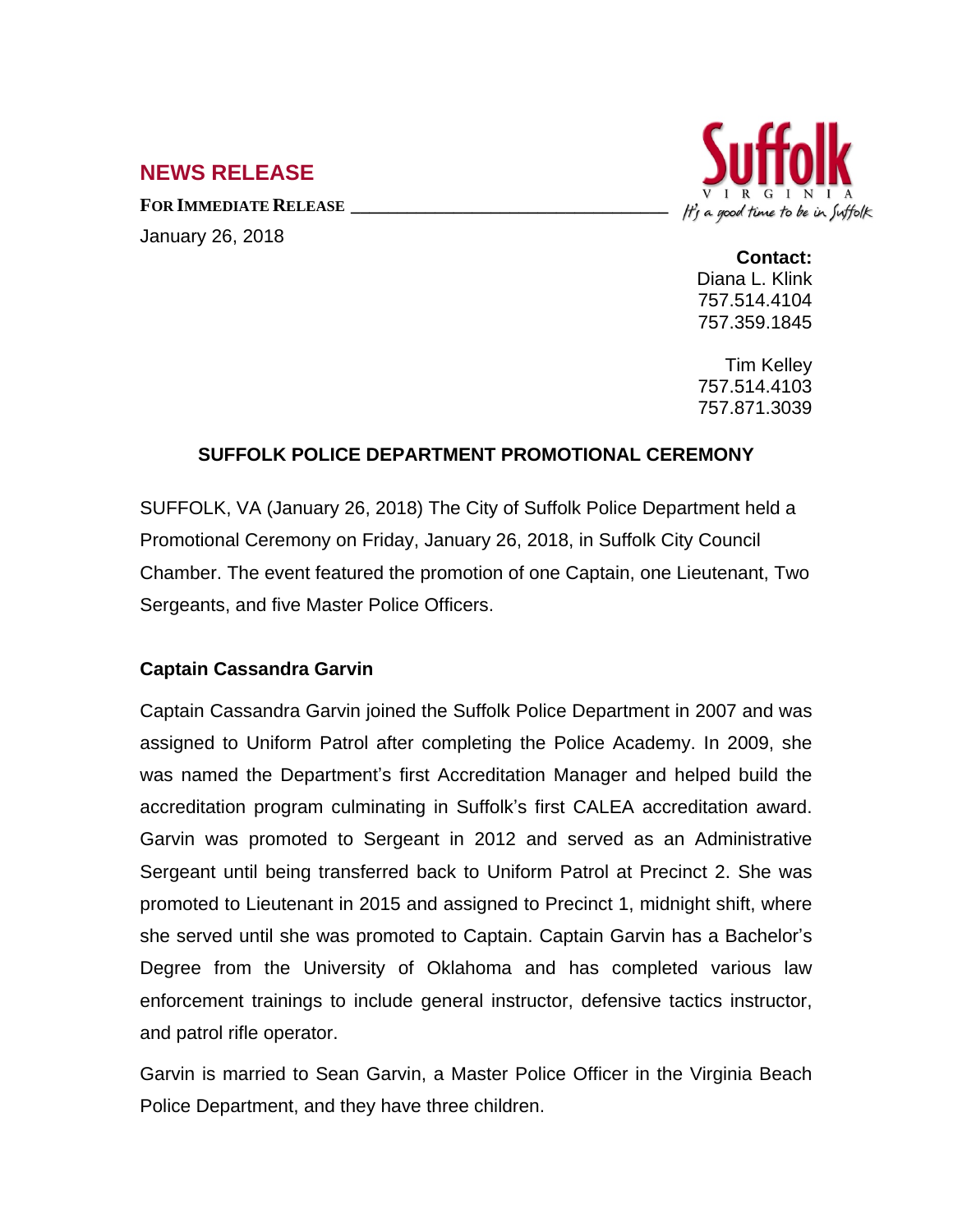Captain Garvin was promoted on November 15, 2017 and serves as the Office of Professional Standards Division Commander.

### **Lieutenant Lance Callis**

Lieutenant Lance Callis attended the Hampton Roads Criminal Justice Academy in 1993 and was hired by the Suffolk Police Department in 1994. In 1997, Callis was transferred from Uniform Patrol to the Detective Bureau where he spent two years until requesting to be transferred back to Uniform Patrol. Between 1999 and 2004, he achieved several certifications to include FTO and Fatal Accident Investigator. In 2004, Callis was promoted to the rank of Sergeant and, in May of 2004, he graduated from the Von Der Haus Gill Canine School and was a handler until his assigned canine retired in 2010. As a Sergeant, Callis spent two years in Uniform Patrol followed by an extended period of time in Special Operations and nearly a year in Special Investigations. Callis has been named Supervisor of the Year twice and has received the Community Service Award, the Lifesaving Award and the Department's Medal of Valor.

Callis is supported by his wife, Debbie, and his four children, Taylor, Noah, Laura and Jacob. Callis also has two brothers and a sister.

Lieutenant Callis was promoted on November 15, 2017 and serves within Sector 1 as a midnight shift watch commander.

**Sergeant Samantha Bradshaw**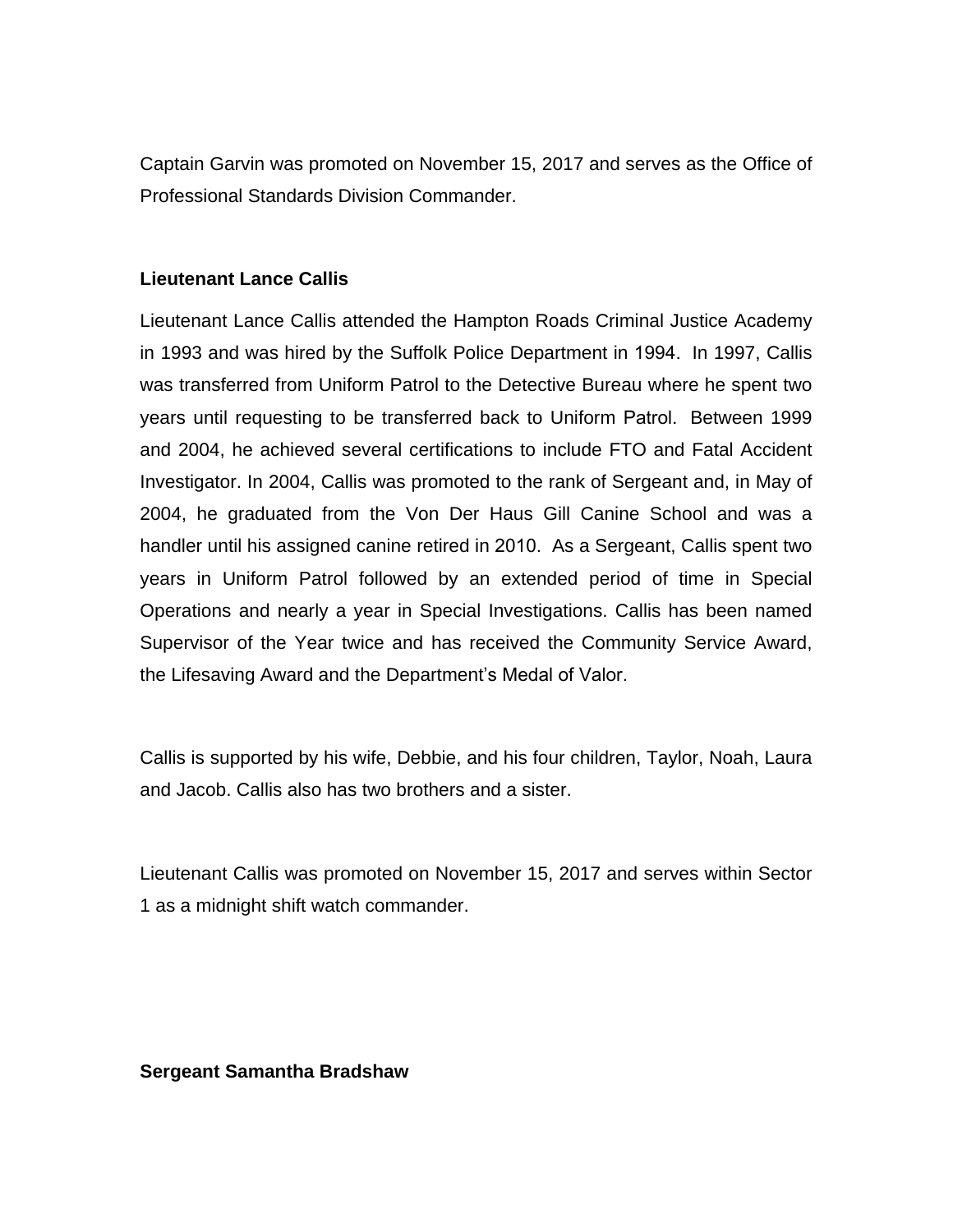Sergeant Samantha Bradshaw joined the Suffolk Police Department in May of 2012 and was assigned to Uniform Patrol. In May 2015, she was assigned to the Neighborhood Enforcement Team and served there until her promotion to Sergeant. During her tenure, Bradshaw has obtained certifications for Radar/Lidar, Intoxilizer, CIT, Bicycle Patrol, Virginia Gang Investigator Specialist, General Instructor and Defensive Tactics Instructor. Bradshaw has received two Life Saving Awards, Mothers Against Drunk Driving Award, Hampton Roads Valor Award and a Community Service Award.

Bradshaw has been supported in her career by her mother, Karen, sister, Jackie, and her greatest encouragement has been provided by her husband, Officer William Bradshaw.

Sergeant Bradshaw was promoted on October 1, 2017 and serves within Sector 2 as a midnight shift street supervisor.

#### **Sergeant Casey Thomas**

Sergeant Casey Thomas joined the Suffolk Police Department in September of 2011. After completing her field training program, she was assigned to one of the busiest shifts, Sector I evening shift. There she received certifications as a Radar Operator, Intox Operator, Autism Awareness instructor and Crisis Intervention. After completing her 40 hour training to become a Crisis Intervention Officer, Thomas was given the opportunity to attend additional training and become a trainer for the Department. In 2014, Thomas was transferred to the Detective Bureau. As a detective, she received certifications in Interview and Interrogations, Detecting Deception, Homicide Investigations, Human Trafficking and as a General Instructor.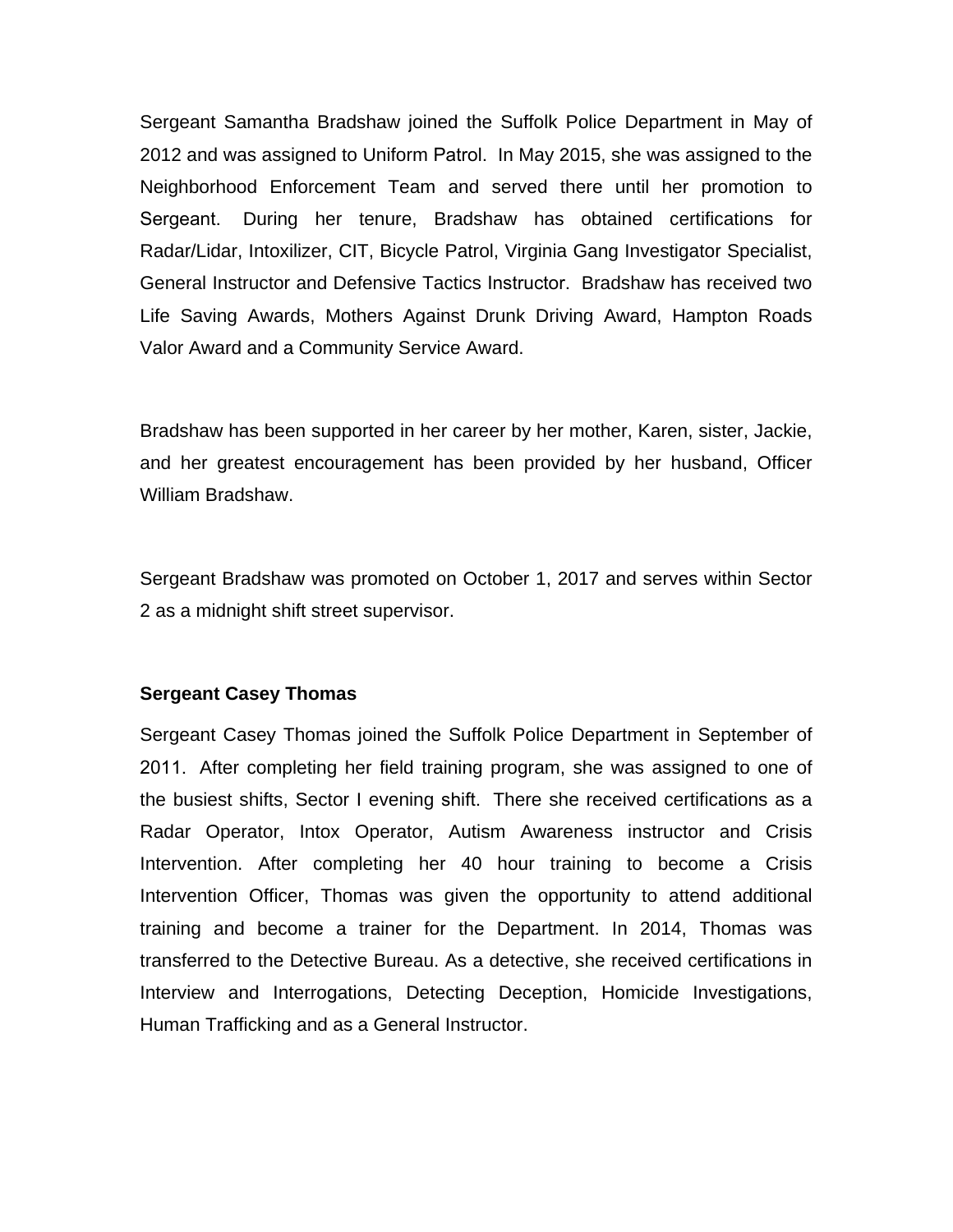Thomas has been supported in her career by her husband, Franklin Police Sergeant Chris Thomas, their 3 children, Cayden, Cooper and Cambelle, her parents, Cindy and Cleve Butts, and her in-laws, Charles and Joyce Thomas.

Sergeant Thomas was promoted on November 15, 2017 and serves within Sector 1 as an evening shift street supervisor.

### **The five Master Police Officers were all promoted on June 1, 2017.**

#### **Master Police Officer James Babor**

Master Police Officer James Babor completed the Hampton Roads Criminal Justice Academy in October 2007 and was hired by the Suffolk Police Department in November 2007. Babor was assigned to Uniform Patrol and served as a K-9 Officer from August 2011 to August 2016. Babor has also served as a Fatality Investigator, SWAT Operator, General Instructor and a Firearms Instructor. In 2016, Babor was assigned to the Training Unit and is 1 of 2 VML Driving Instructors for the Department.

Master Police Officer Babor is married to Paula Babor and they have two children, Justin (7) and Emma (5).

#### **Master Police Officer Rachelann Cain**

Master Police Officer Rachel Cain joined the Suffolk Police Department in March of 2009 and was assigned to Uniform Patrol where she obtained certifications for Lidar/Radar, Evidence Tech, and Human Remains Recovery. Cain was promoted to Detective in June of 2012 and worked within the Violent Crimes Section. While serving in the Bureau, she gained certifications for Basic and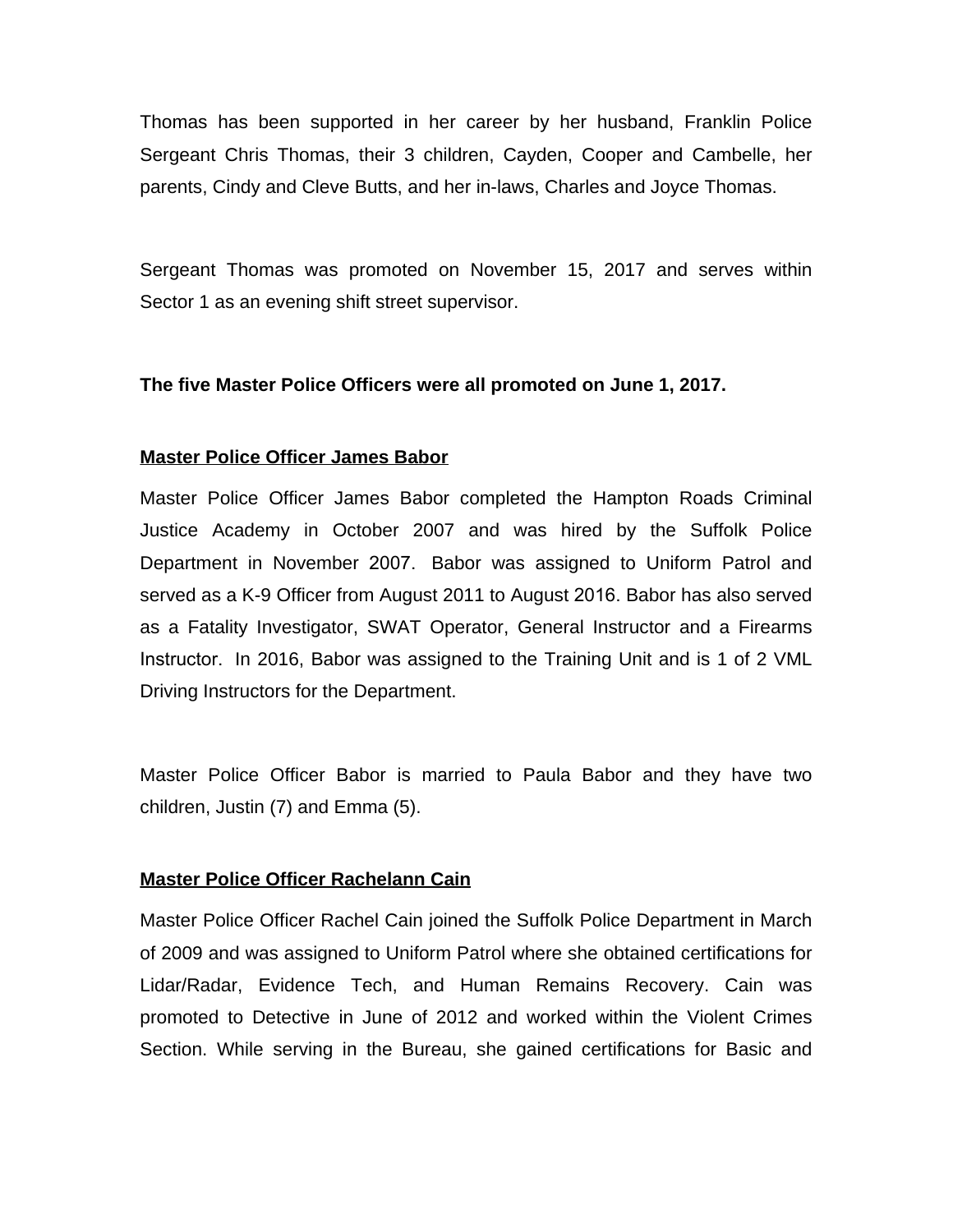Advance Homicide investigation, Interview and Interrogation of adults and juveniles, and In-custody death investigations.

In November 2013, Cain was appointed as one of the Department's Suffolk Crime Line Coordinators. In July 2015, she was transferred to the JTTF/FBI Unit, where she currently serves. Cain was the 2016 Officer of the Year and the 2017 Suffolk Top Cop.

Master Police Officer Cain is married to Sergeant Thomas Cain and has two step-sons, TJ and Austin Cain.

### **Master Police Officer Andrew Fenneman**

Master Police Officer Andrew Fenneman joined the Suffolk Police Department in February 2008 and currently serves on midnight shift downtown. Fenneman additionally preforms duties as a Marine Patrol Officer, Search and Rescue Team member, Hostage Negotiator, FTO, CIT Officer, CSI street tech, and as a General Instructor.

Master Police Officer Fenneman has been married to Shari Fenneman for 15 Years. They have 10 Children (4 adults and 6 teenagers) living at home.

#### **Master Police Officer Paul Helvestine**

Master Police Officer Paul Helvestine joined the Suffolk Police Department on August 1, 2006. Upon completion of the Police Academy, he was assigned to Uniform Patrol, Sector 1, where he obtained certifications as an Intoxilyzer operator, Field Training Officer, Senior Fatal Crash Investigator, General Instructor, Driving Instructor, Radar/Lidar Instructor, Stop Stick Instructor, and an Amateur Radio Operator. Helvestine is also assigned to the Underwater